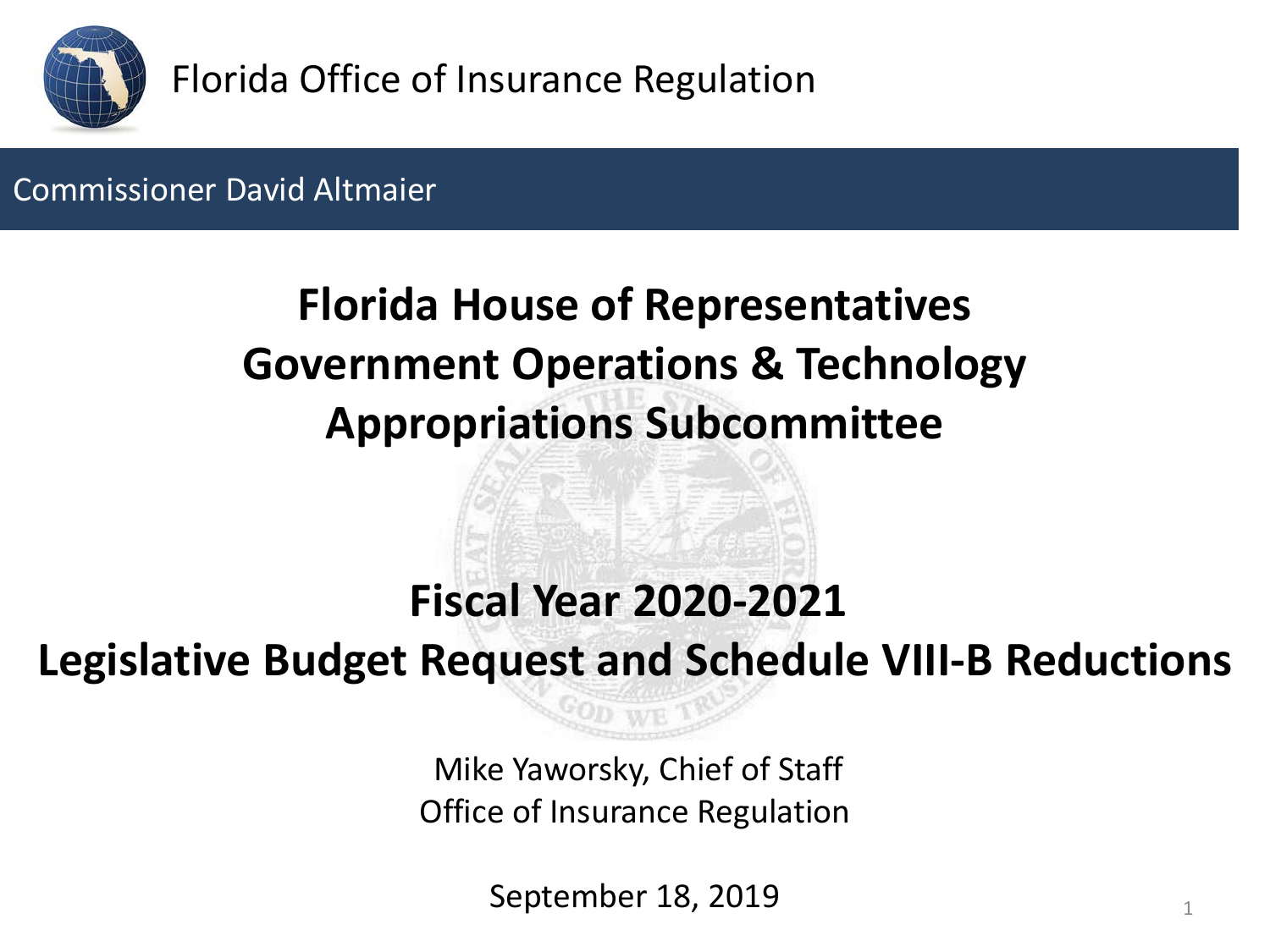

### OIR Operations and Responsibilities

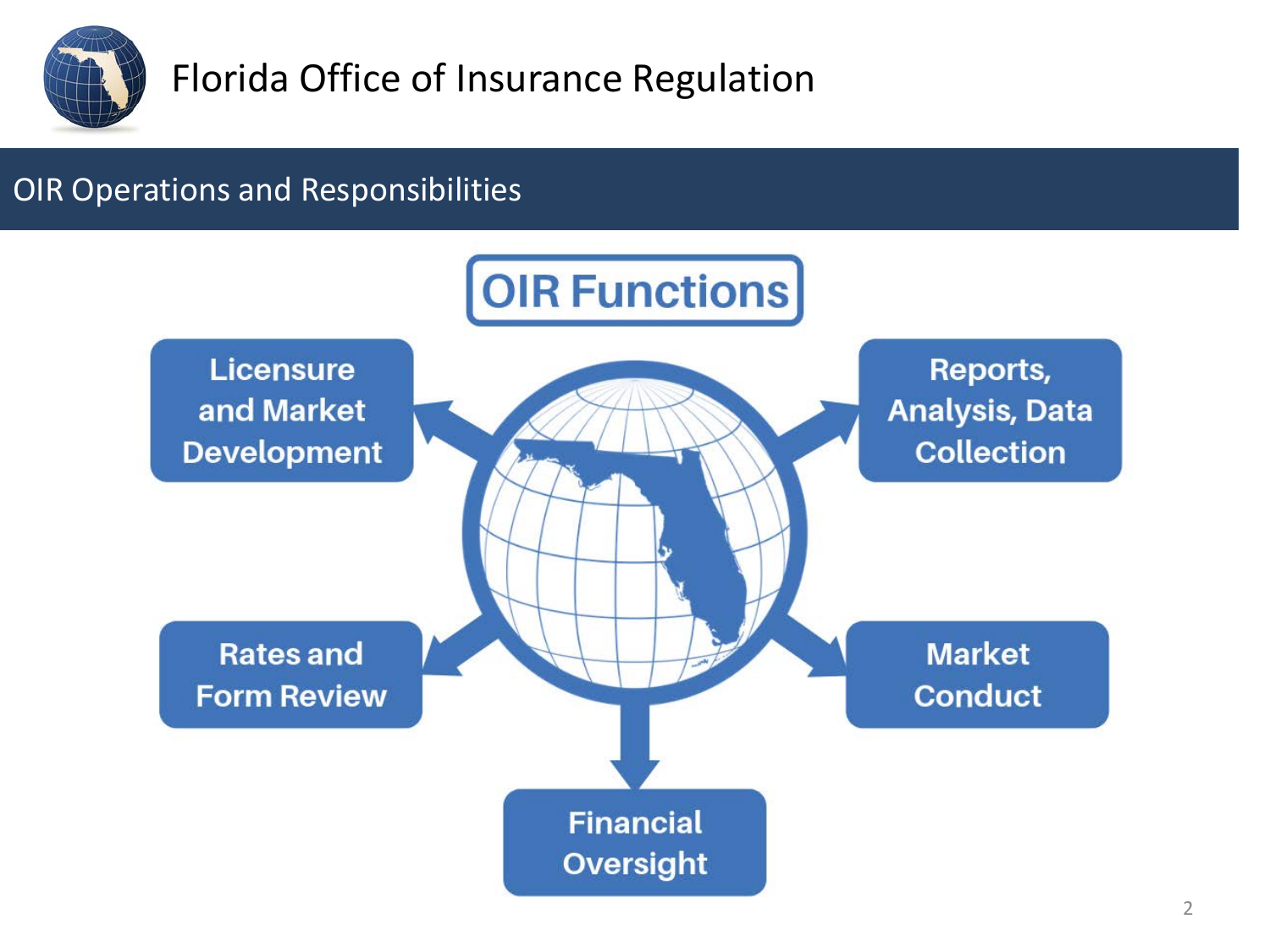

## Budget – Fiscal Year 2019-20

• **283 Authorized Positions (10.2% decrease from 315 employees in FY 2007-08)**

#### • **Total Budget of \$31,016,418\***

*\* Includes non-recurring funding and special budget categories for budget authority associated with the outsourcing of financial examinations.* 

#### • **Insurance Entities Regulated – 4,497**

*\* Includes Property and Casualty, Life, Annuity, Health, Fraternal, Title, Specialty Companies, and Surplus Lines*

• **OIR is exclusively funded by the Insurance Regulatory Trust Fund. The main revenue sources for OIR are various industry fees and Surplus Lines Premium Tax. No General Revenue is utilized for the budget.**

• **OIR is administratively housed within the Department of Financial Services for some administrative and technology support services.**

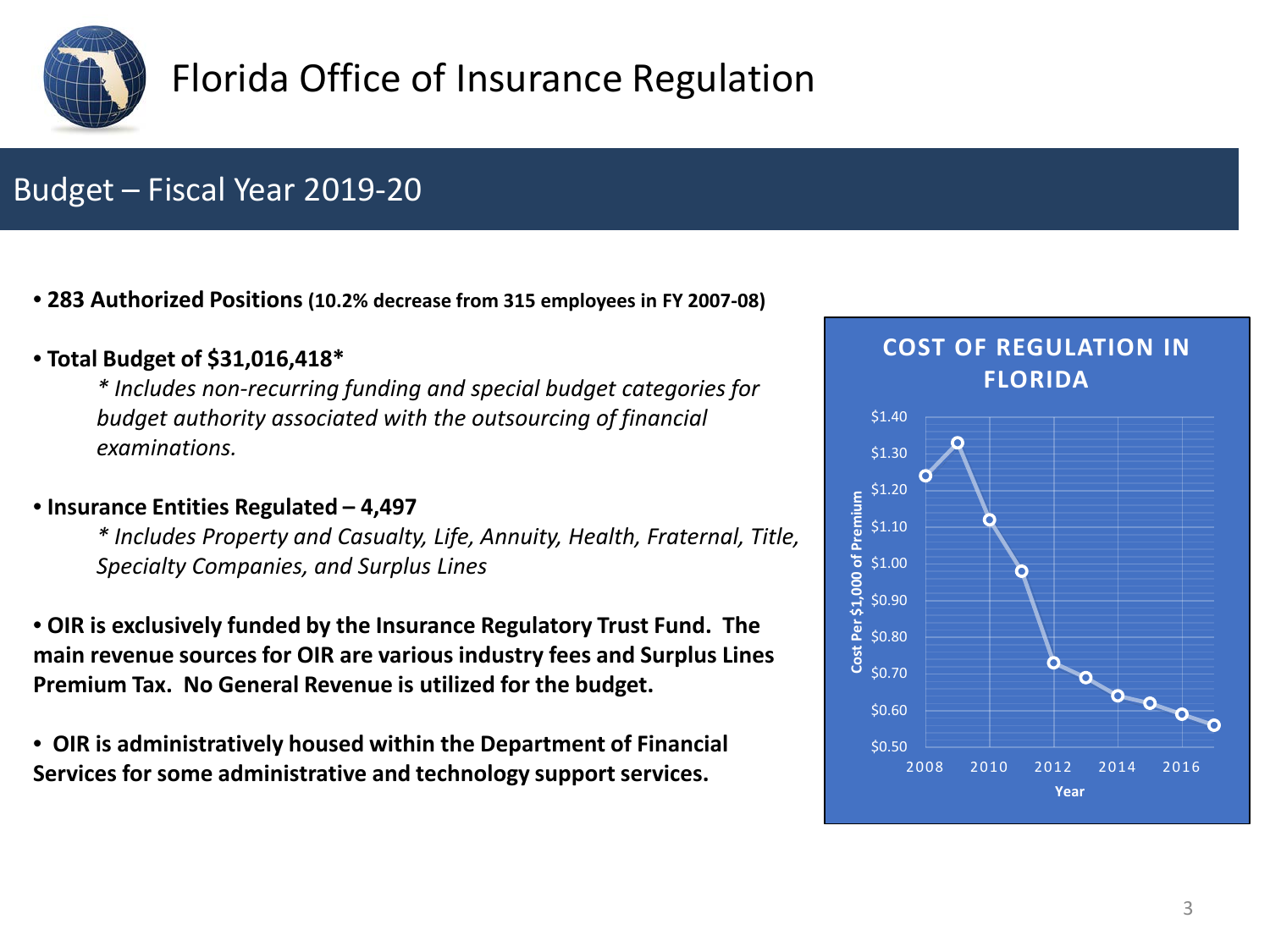

## Current OIR Budget – Fiscal Year 2019-20

| <b>Appropriation Category</b>                                            | <b>Amount</b> |            |
|--------------------------------------------------------------------------|---------------|------------|
| <b>Salaries and Benefits (283 FTE)</b>                                   | $\zeta$       | 20,847,350 |
| <b>Other Personal Services (OPS)</b>                                     | \$            | 290,169    |
| <b>Expenses</b> (includes \$1.1 million for office building rent to DMS) | $\zeta$       | 2,479,173  |
| <b>Operating Capital Outlay (OCO)</b>                                    | \$            | 98,000     |
| <b>Contracted Services</b>                                               | $\zeta$       | 1,430,726  |
| Florida Public Hurricane Model - Maintenance and Support to FIU          | \$            | 939,689    |
| <b>Property and Casualty Examinations (Budget Authority only)</b>        | \$            | 3,201,763  |
| Life and Health Examinations (Budget Authority only)                     | \$            | 1,425,000  |
| Lease/Purchase/Equipment                                                 | $\zeta$       | 27,403     |
| <b>Risk Management Insurance</b>                                         | $\zeta$       | 156,143    |
| <b>Transfer to DMS (HR Contract)</b>                                     | $\varsigma$   | 91,002     |
| <b>TOTAL</b>                                                             | \$            | 31,016,418 |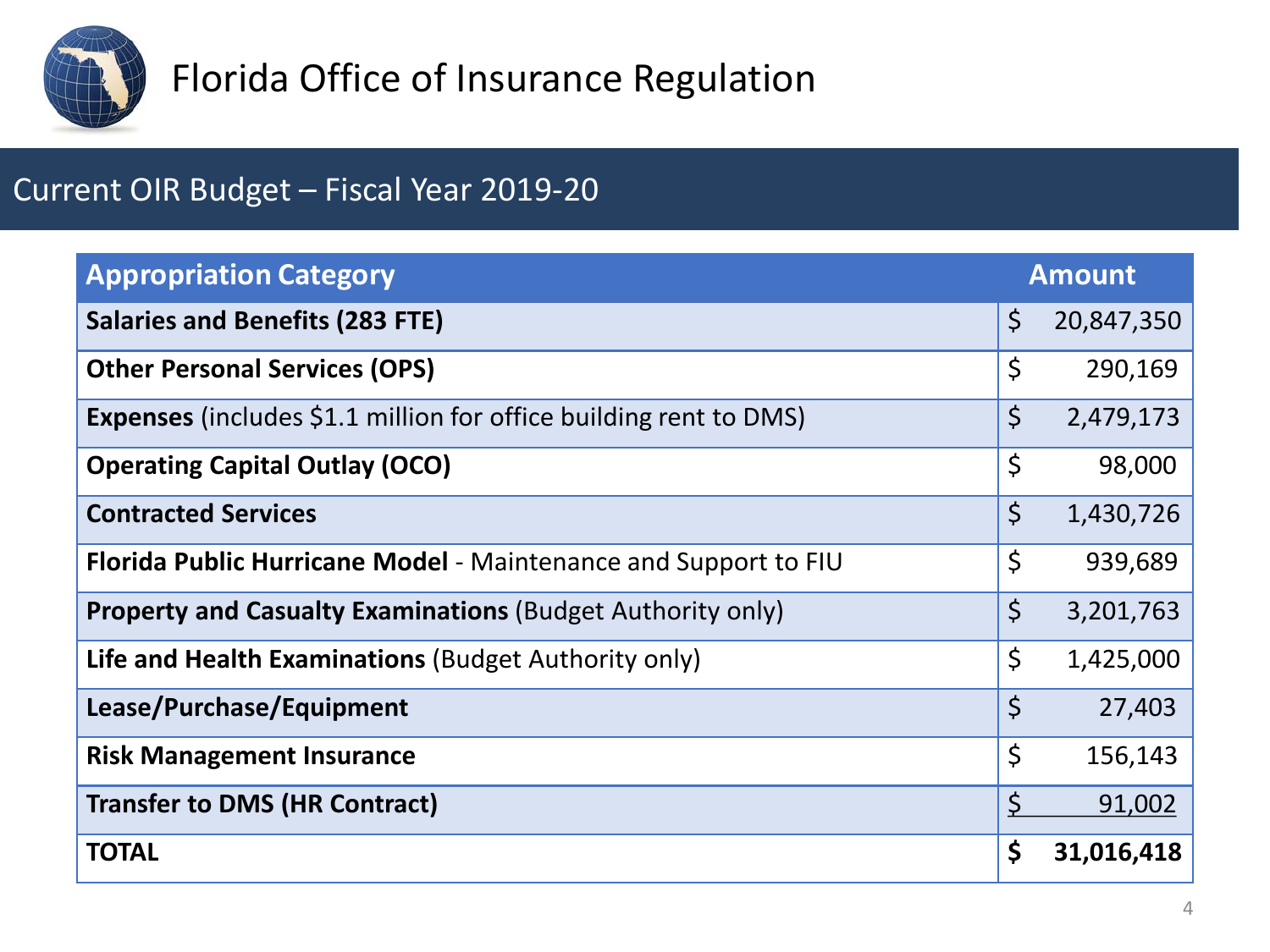

## Legislative Budget Request – Fiscal Year 2020-21

|                                                                                                                                                                                                                                                                                  | <b>Amount Requested</b> |
|----------------------------------------------------------------------------------------------------------------------------------------------------------------------------------------------------------------------------------------------------------------------------------|-------------------------|
| 1) Increase in Contracted Services                                                                                                                                                                                                                                               | \$350,000.00            |
| Issue - Hiring of two additional staff augmentation positions (business analyst<br>and senior programmer)                                                                                                                                                                        |                         |
| Justification - Due to the backlog of programming requests, these two<br>additional contractors will support the completion of many projects that are<br>currently in process. Additionally, several OIR systems require modernization<br>and upgrades.                          |                         |
|                                                                                                                                                                                                                                                                                  |                         |
| 2) Transfer of Appropriation                                                                                                                                                                                                                                                     | \$0.00                  |
| <b>Issue - Technical Budget Amendment (transferring \$10,000 from Expenses</b><br>Category to Lease/Purchase Category)                                                                                                                                                           |                         |
| Justification - Due to the increased expenditures in Leased Copying Equipment<br>(BizHubs), \$10,000 will be transferred from the Expenses appropriation<br>category to the Lease/Purchase appropriation category. This issue will have a<br>fiscal impact of \$0.00 (Net Zero). |                         |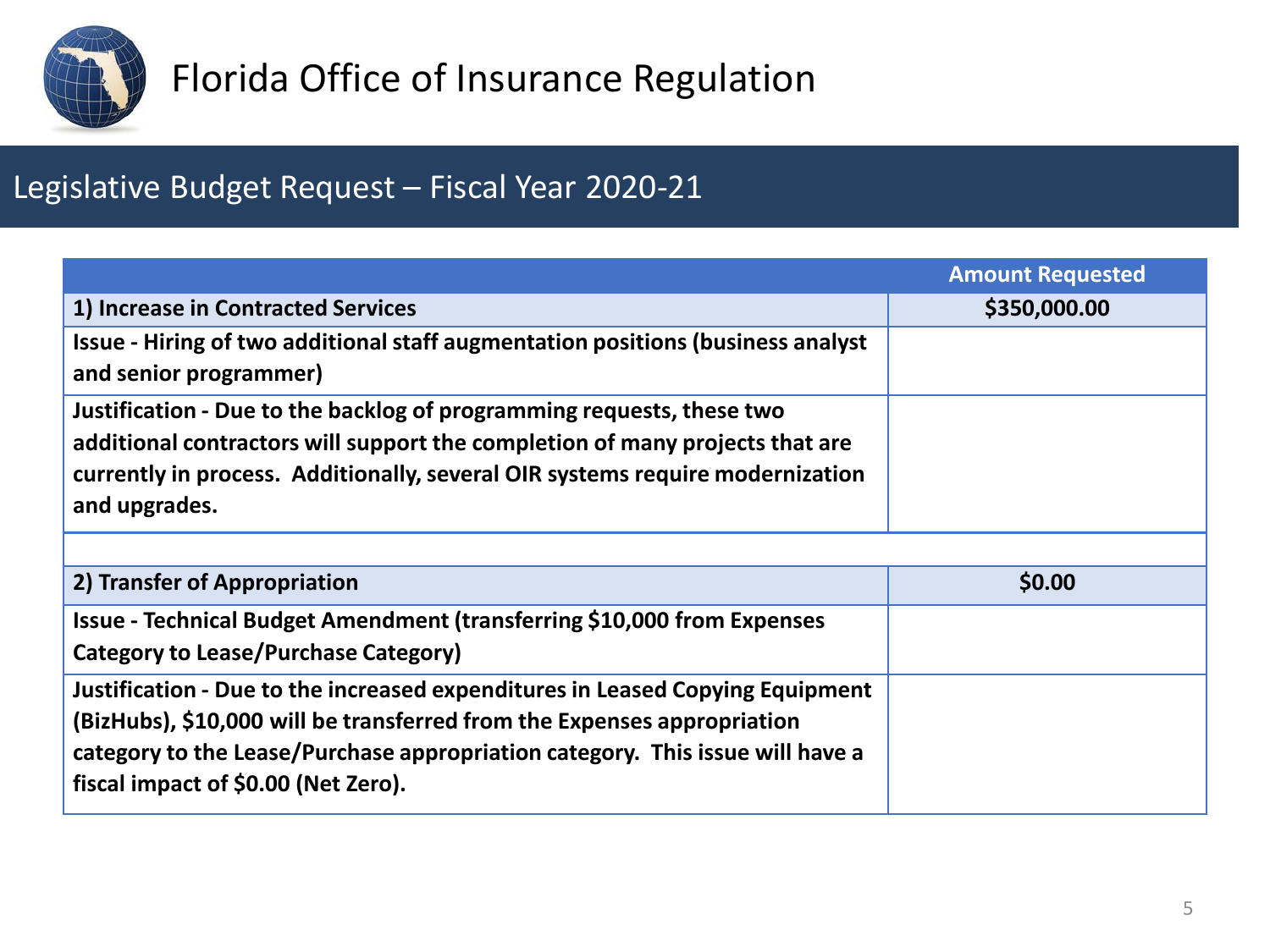

## Schedule VIII-B Reductions

|                           | <b>Reductions</b>                            | <b>Amount</b> |           |  |  |  |
|---------------------------|----------------------------------------------|---------------|-----------|--|--|--|
|                           | <b>Minimal Impact</b>                        |               |           |  |  |  |
|                           | <b>Reduction in Operating Capitol Outlay</b> | \$            | 47,200    |  |  |  |
|                           | <b>Moderate Impact</b>                       |               |           |  |  |  |
|                           | <b>Reduction in Travel Expenses</b>          | \$            | 121,000   |  |  |  |
| $\bullet$                 | Eliminate Scanning Unit (1 FTE)              | \$            | 56,282    |  |  |  |
| $\bullet$                 | <b>Reduction in OPS</b>                      | \$            | 87,050    |  |  |  |
| <b>Significant Impact</b> |                                              |               |           |  |  |  |
| $\bullet$                 | Reduction in Vacant Positions (16 FTE)       | \$            | 899,353   |  |  |  |
| $\bullet$                 | <b>Contracted Services</b>                   | \$            | 300,050   |  |  |  |
| $\bullet$                 | <b>Reduction in Expenses</b>                 | \$            | 631,650   |  |  |  |
| $\bullet$                 | Reduction in Florida Public Hurricane Model  | Ś             | 484,845   |  |  |  |
|                           | <b>TOTAL</b>                                 |               | 2,627,430 |  |  |  |